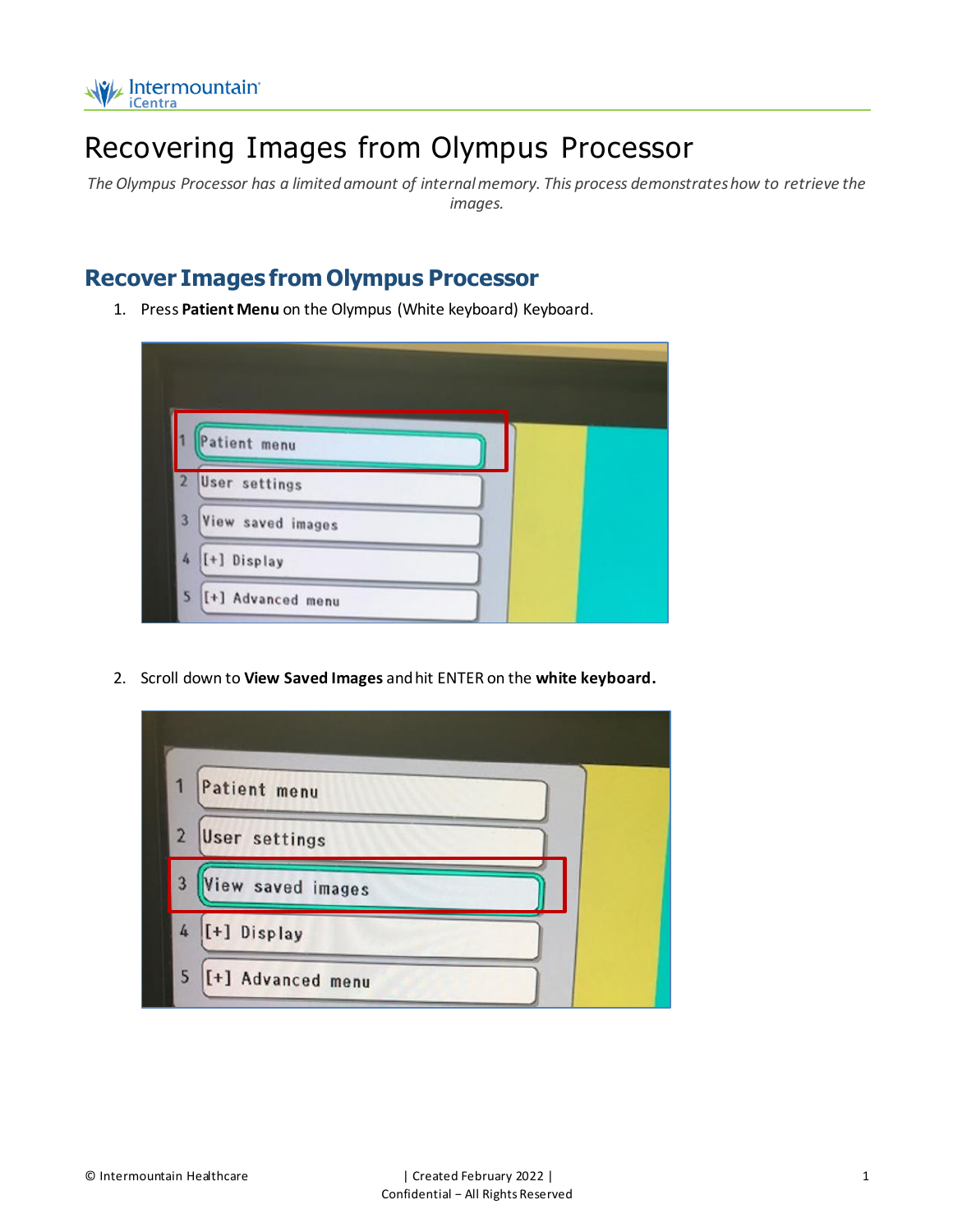

3. Arrow down to **Review Image**, arrow right to your patient, and hit **ENTER** on the **white keyboard**.

| <b>OLYMPUS</b>                     |                |                 |                          |
|------------------------------------|----------------|-----------------|--------------------------|
| View buffer images                 |                |                 | Review ima               |
| End (Menu)<br>Back (Esc)           | Exam date      |                 | Patient name<br>$\Delta$ |
| Momory (P)                         |                |                 |                          |
| Review image(S)<br>Manage image(E) |                |                 | $\blacktriangledown$     |
|                                    | Folder info.   |                 |                          |
| Mave $(1 - )$                      | Select (Enter) | Prev. p. (PgUp) | Noxt p. (PgDn)           |

4. Arrow down to **View**, arrow right to **All,** hit **ENTER** on the white keyboard, and then press the letter **R** on the **white keyboard**.

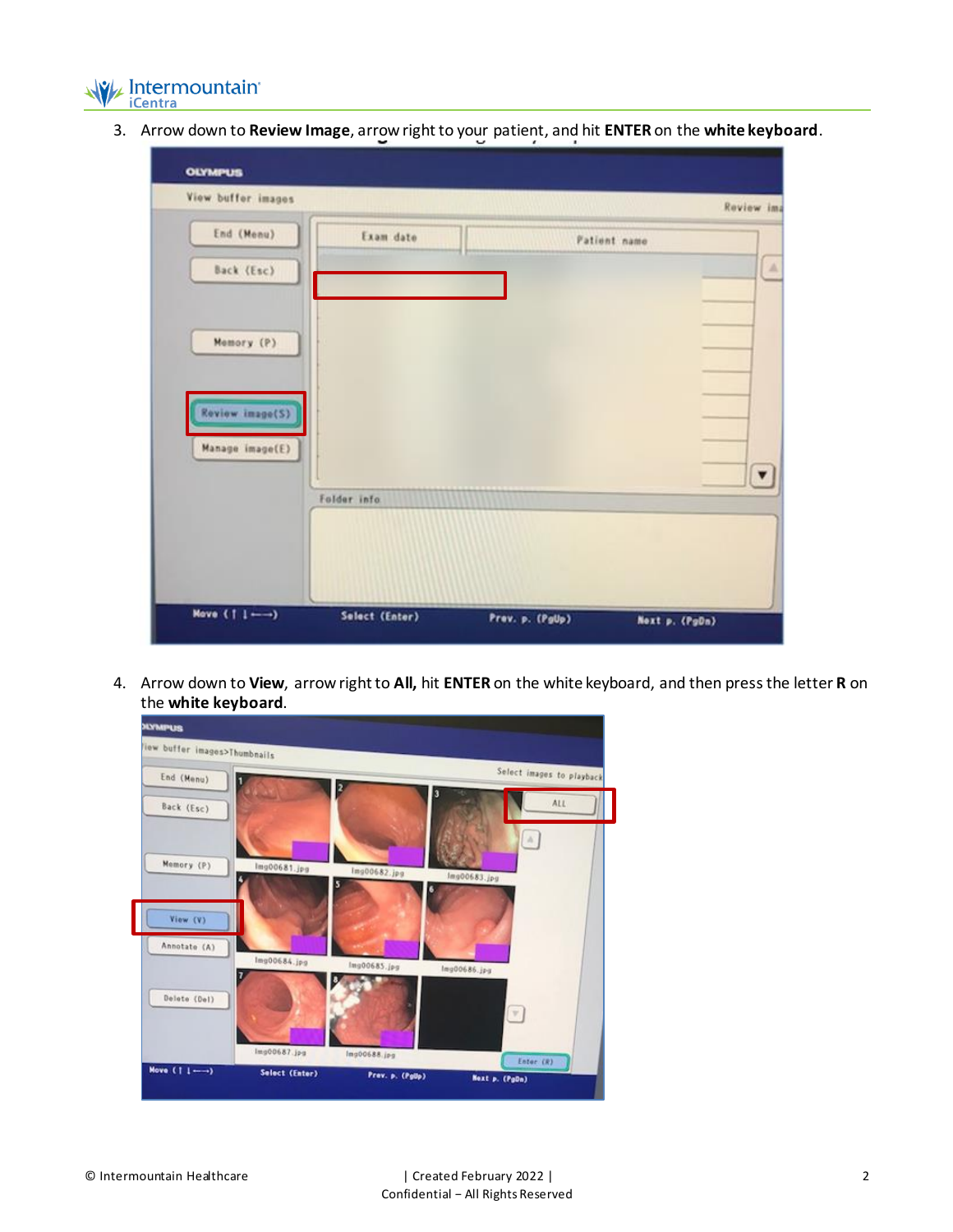



5. The image will go full screen. Arrow right on the white keyboard to get to the next image.

- **6. Now go to the patient in ProVation.**
- 7. Select **GI** in ProVation and then **Procedure Documentation.**

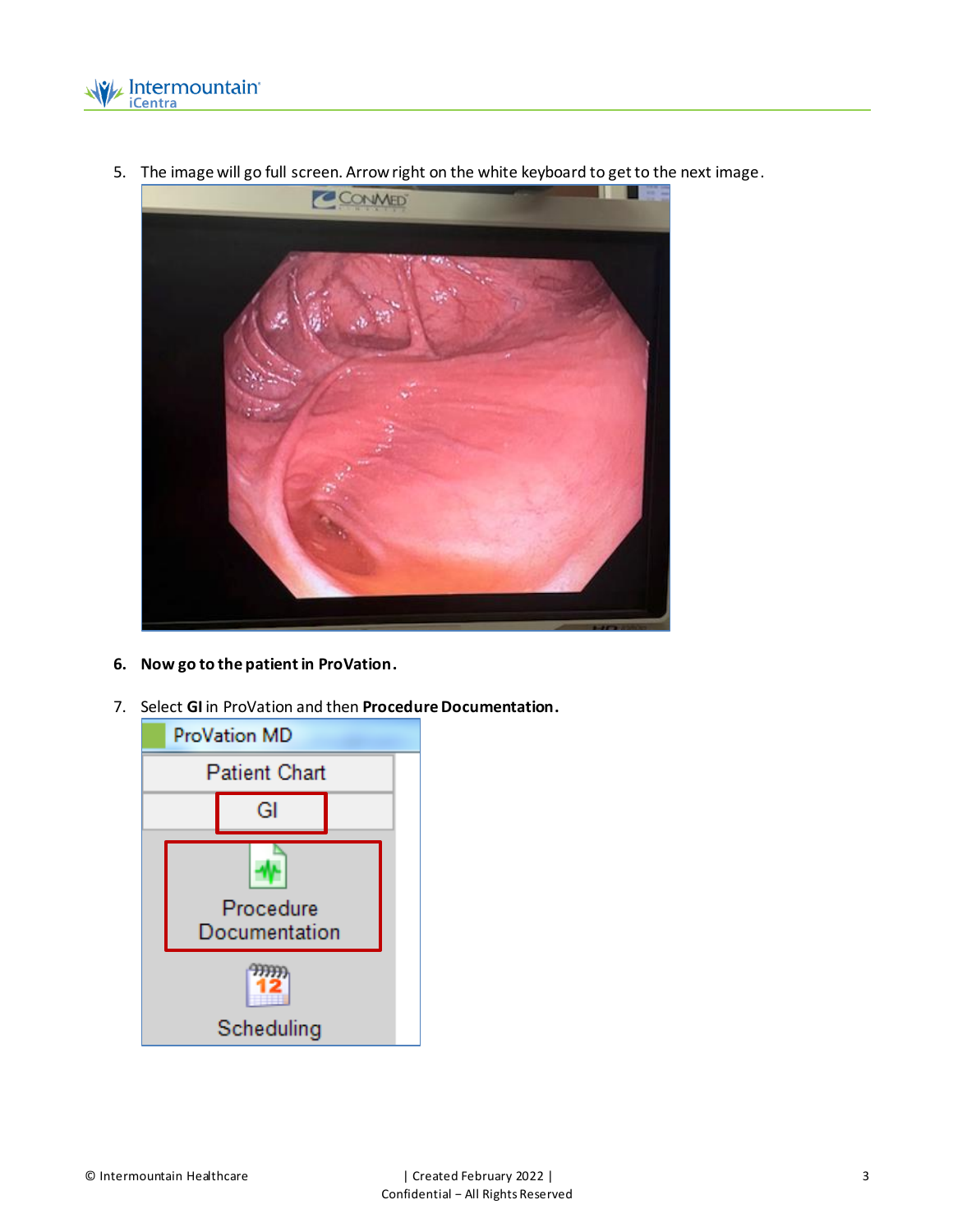

8. Select your Patient and press the capture button.



- 9. Once the above screen is up, **press P on the black keyboard** or select **CAPTURE** with the mouse.
- 10. After you have captured all the needed images, select **Close** in ProVation and go to your next patient.



- 11. Now go back to the white keyboard and press **ESCAPE** all the way back to the main screen.
- 12. On the Olympus keyboard, hit the **Menu** button from the right side of keyboard.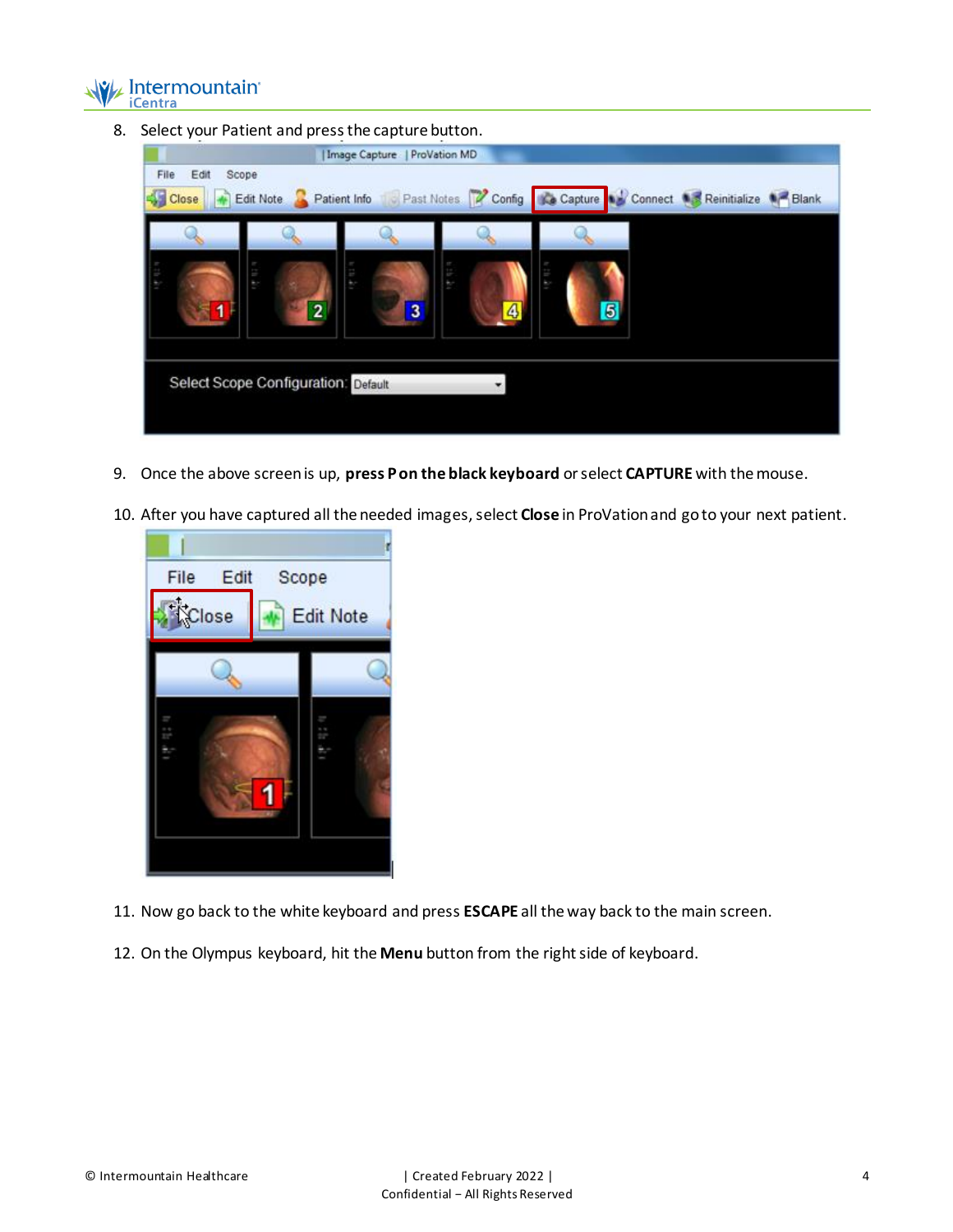



13. Use the arrow buttons to select **View Saved Images**. Hit enter.



14. Use the arrow keys to navigate to **Manage Images.**

| End (Menu)                    | Exam date   | <b>Patient</b> name |        |
|-------------------------------|-------------|---------------------|--------|
| Back (Esc)                    | 06/05/2018  |                     | 国      |
|                               | 06/04/2018  |                     |        |
| Memory (P)<br>Review image(S) | 05/31/2018  |                     |        |
|                               | 05/30/2018  |                     |        |
|                               | 05/29/2018  |                     |        |
|                               | 05/24/2018  |                     |        |
|                               | 05/18/2018  |                     |        |
|                               | 05/17/2018  |                     |        |
| <b>Hanage image(E)</b>        | 05/16/2018  |                     | $\tau$ |
|                               | 05/15/2018  |                     |        |
|                               | Folder info |                     |        |

15. Use the arrow keys to navigate to **Delete** then over to **ALL**. Hit **R** on the keyboard.